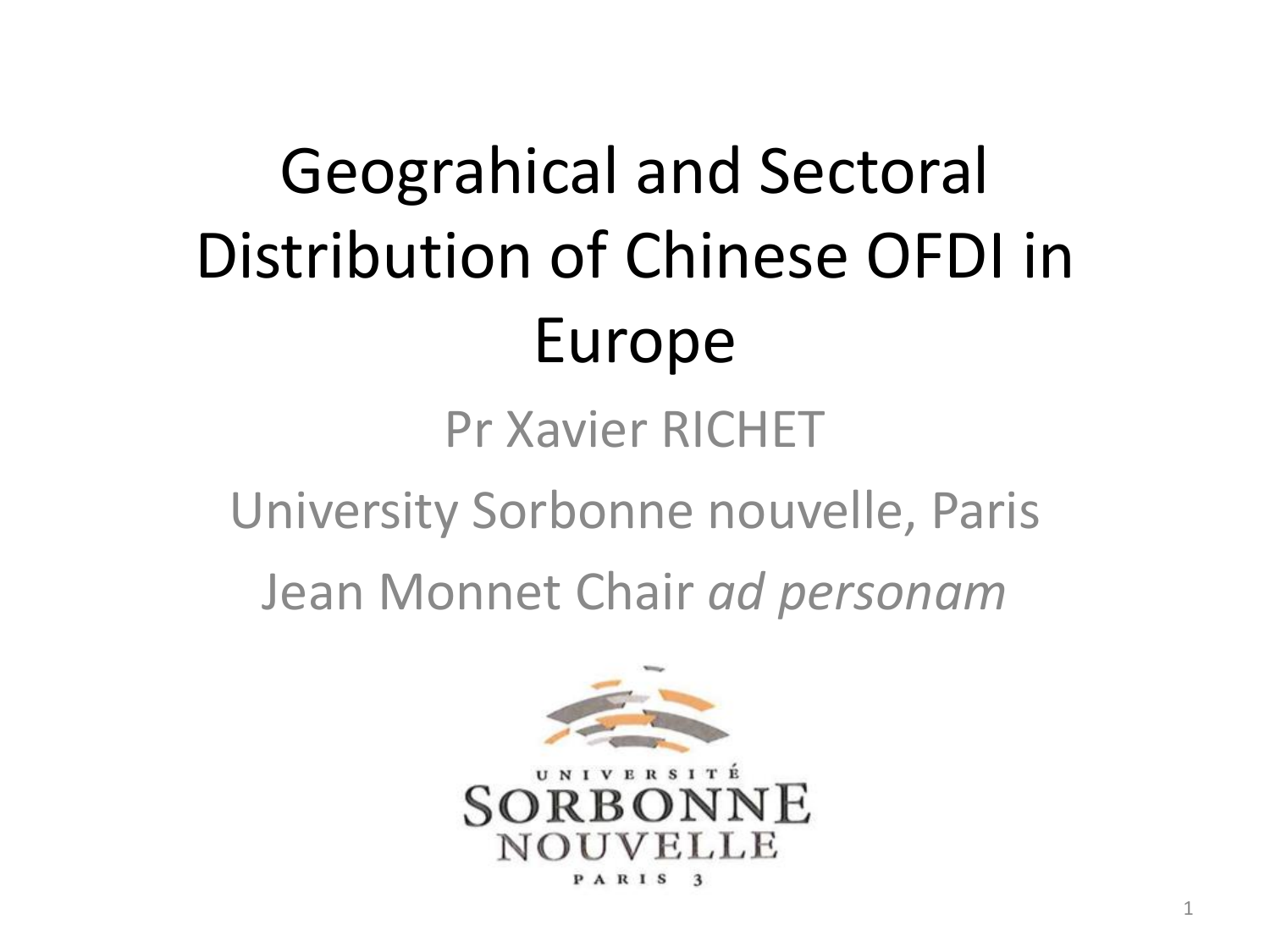# Main points

- Chinese Outward foreign direct investments towards developed market economies:
	- Is Europe becoming the top destinations? Challenging tthe US?
- Specific objectives:
	- Assets seeking, Integrating/creating regional value chains
	- Markets seeking for medium and higher range technologies?
	- Pursuing the « Going Global » Strategy
- Europe: a multifaced destination for Chinese OFDI
	- Heterogenities of different kinds,West or East (and South East):
	- « The three bigs » (UK, D, F) and the others
	- Trade matters: OBOR, Silk Road, Developing infrastrcutures
- Varieties of Sectors, of Entry modes, of Investors
- Unbalanced relations between China and the EU. Lack of BIT
- Eastern and Southern Europe (16+1): Back door entries?
- Brexit: Which impact on the flow Chinese FDI in Europe?
- Economic downturn: accelerating or stopping capital flight?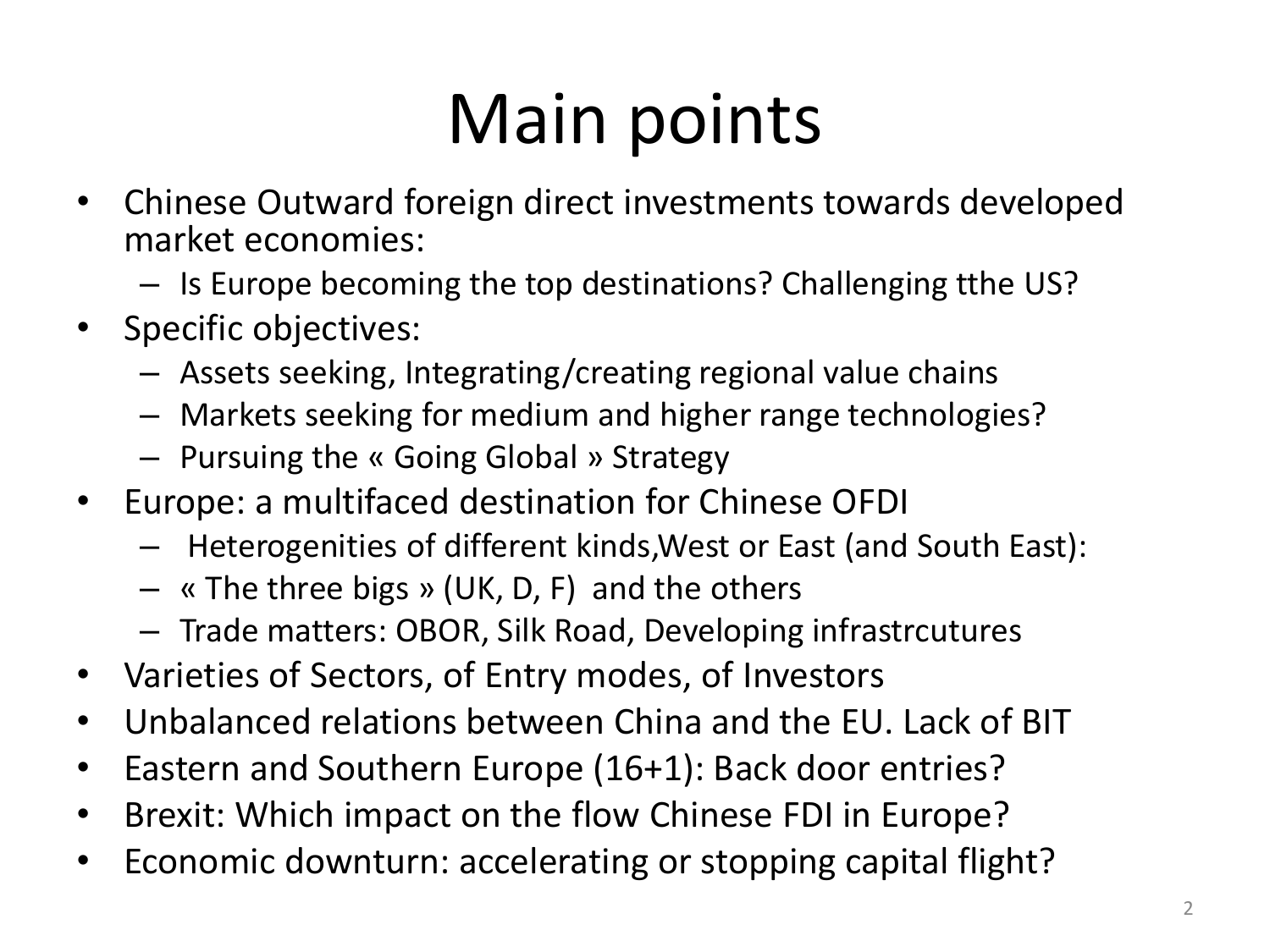## 4 symbolic acquisitions..

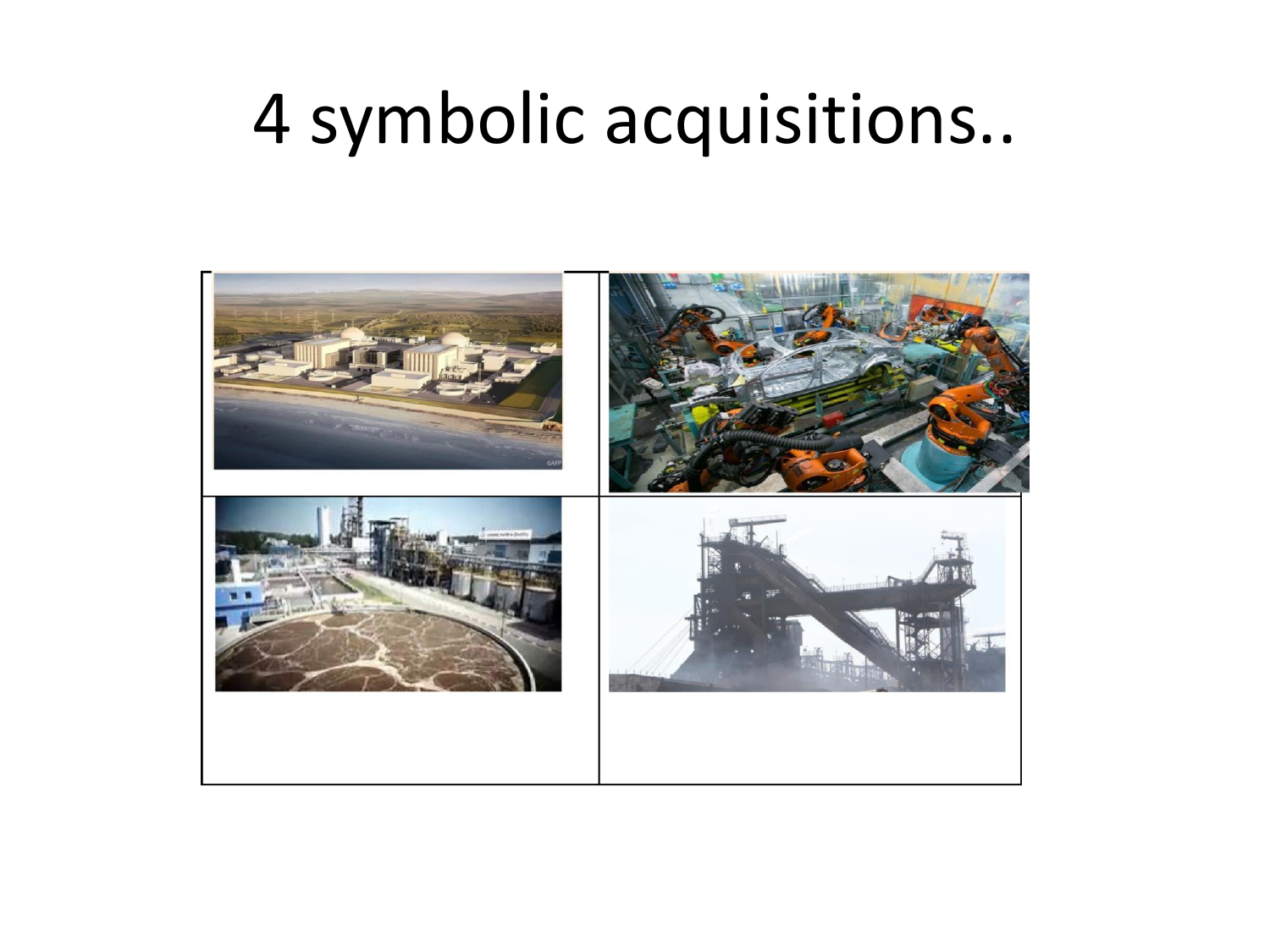## World & European Distribution

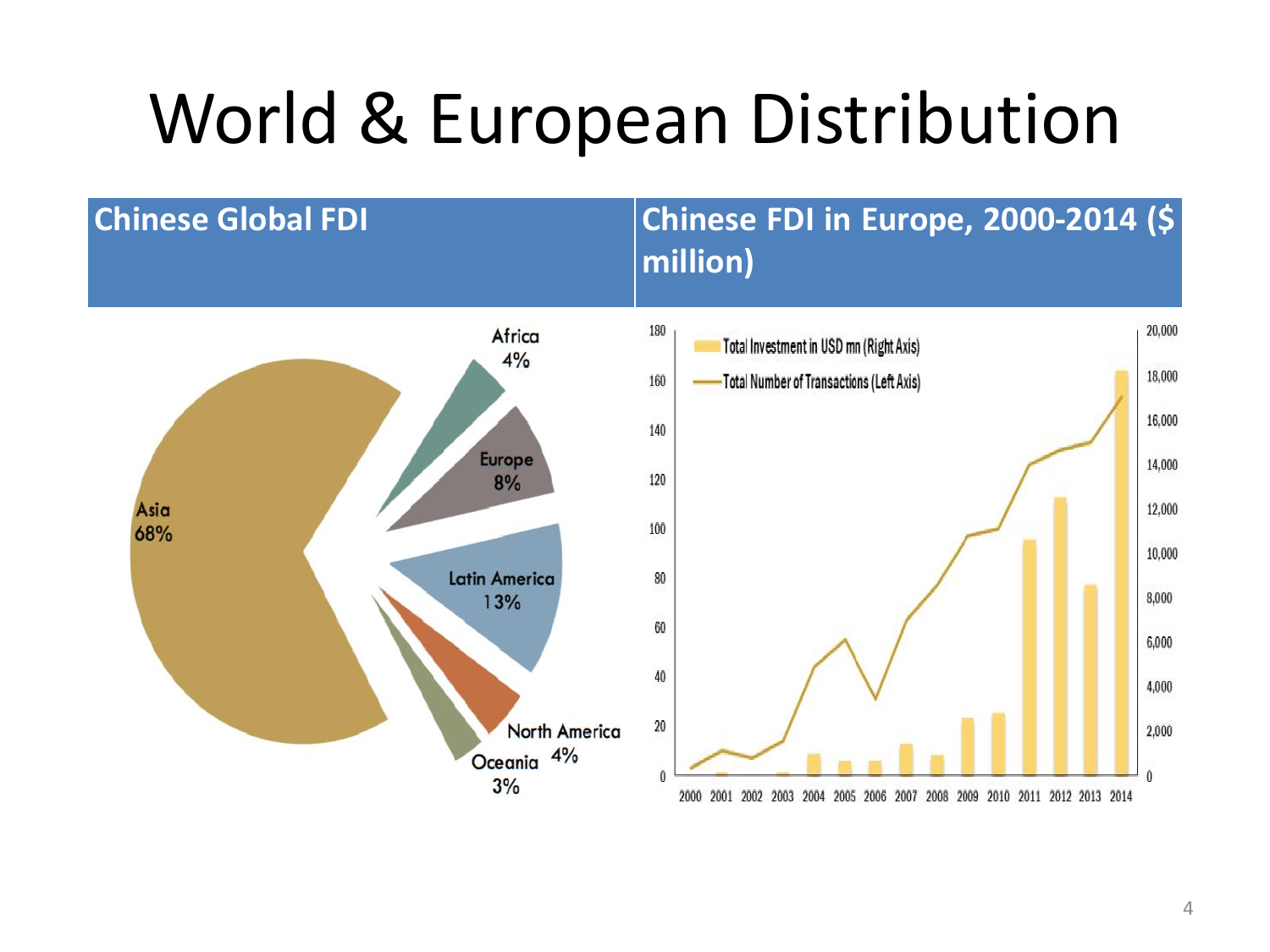#### **A more realistic distribution?**

Offsetting round tripping investment gives a better image of Chinese FDI

-minoring Asia

Increasing North America and Europe

(Garcia Herrera, Bruegel)

Growing importance of Europe but US still attractive: finance, services for private investors

Europe : 28 countries (EU) and more, weak institutional environment

After the financial crisis: a surge of chinese FDI: cheaper €, higher RMB Linkage domestic and international strategies…

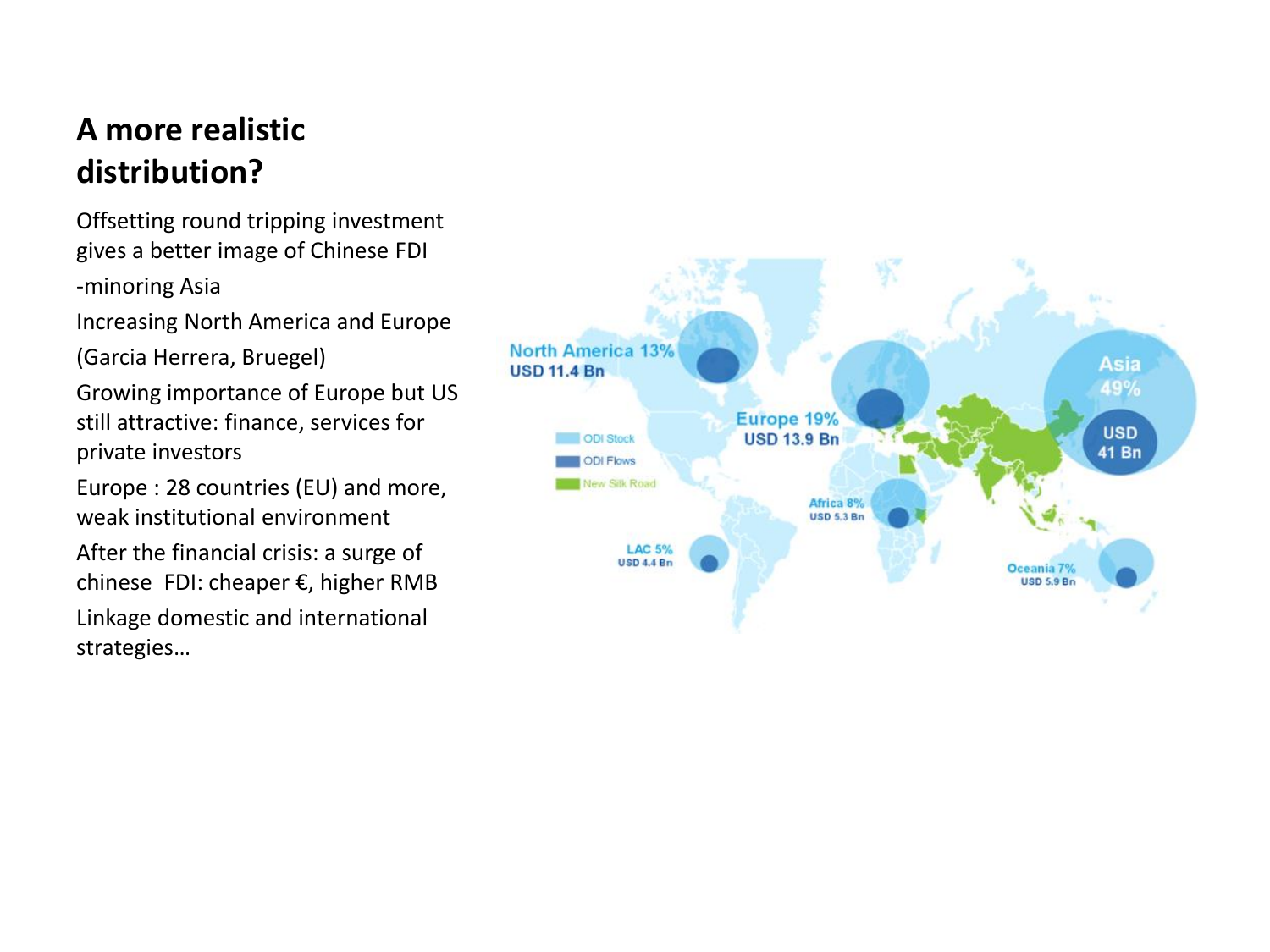## EU/US? Strong attractivity of the EU

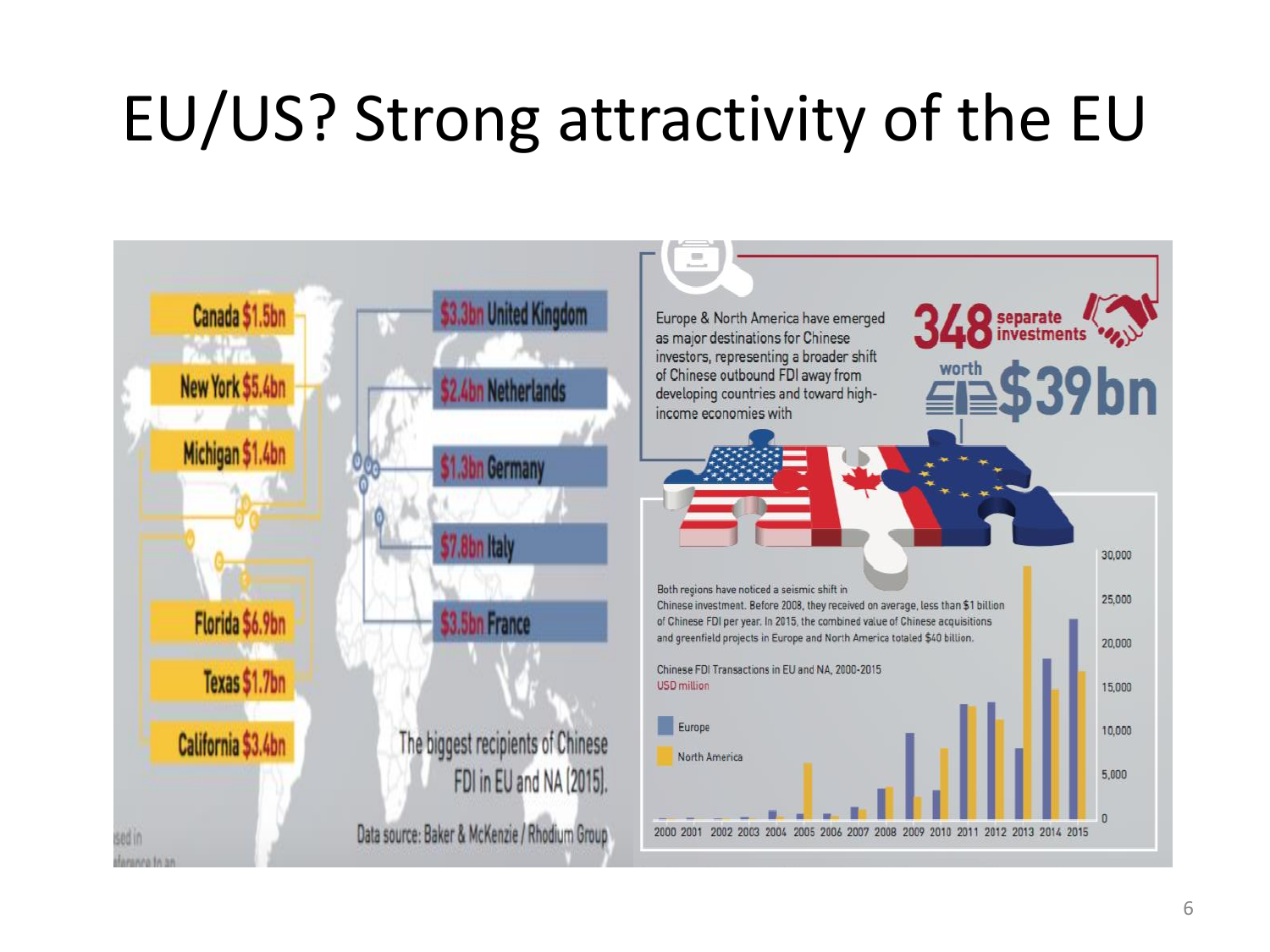## Value of Chinese OFDI Transactions in EU-28 Economies (EUR million)

EUR million)

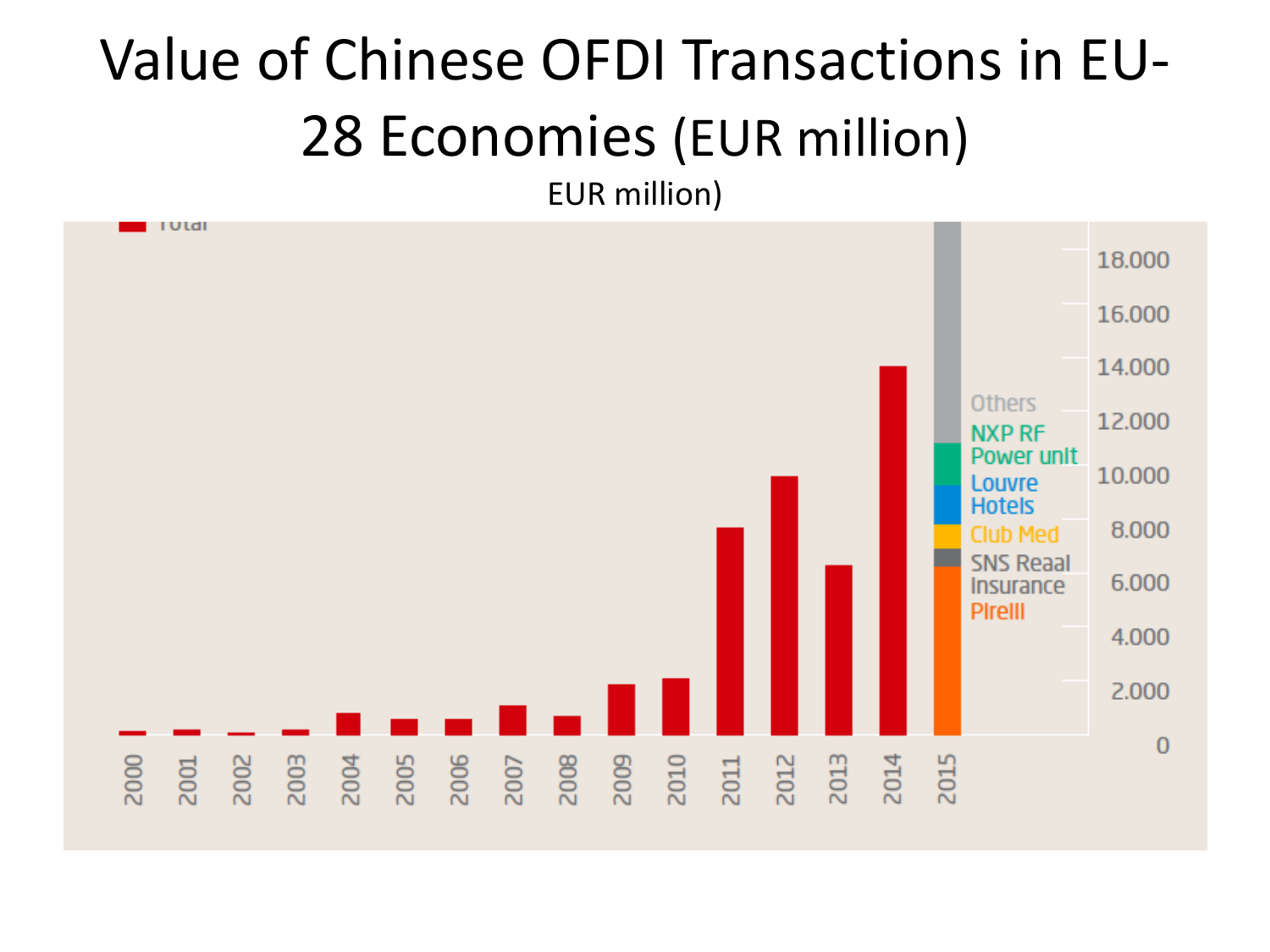### Distribution of Chinese OFDI in the EU-28 by industry 2000–2015 (EUR million)

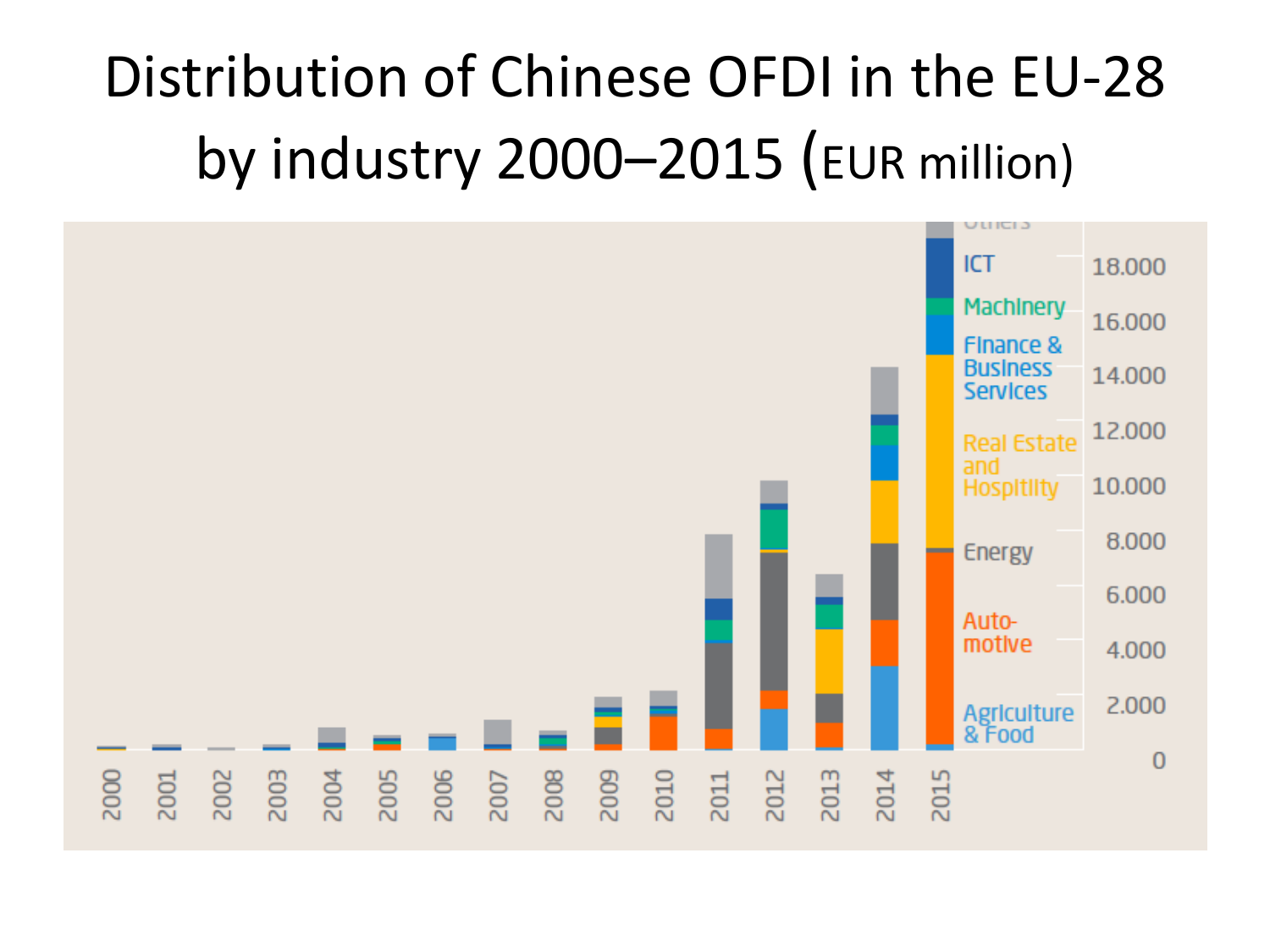### **Chinese FDI, Stakeholders, Destinations, Objectives**

- Varieties
	- of stakeholders: Central government, provinces, and municipalities, State-owned banks and companies, capital corporations, private, SMEs, family
	- of financing strategies: public, subsidies, private, self-funding,
	- of destination: US *vs.* Europe? Diff. in regulations, kind of investors
	- Of places and entities in Europe: the Big three ( GER, UK, FR),EU-15, EU 28, 1+16
- Direct investments and/or new trade routes: *One Belt, One road Initiative*, (Silk road): acquiring ports (Pireus, modernising train tracks in Southern Europe)
- Technologies: medium, high, also basic (electricty)
- Search of Strategic Assets *vs.* Markets for Chinese products.
- Escape domestic control, assets valorization, speculation (real estate, finance)
- Mergers and acquisitions *vs.* Greenfield investments : A weakness compared to Japan in the 80s?
- Positioning into regional value chain (Germany, UK, France), creating China directed value chains
- Majority/minority ownership of acquired companies Industry *vs.* Services, finance, commercial real estate
- Sectoral specialization and deepening *vs*. Risk diversification (finance)
- Multinationalization *vs.* repatriation to the domestic market, stripping foreign assets: McCormick, Kaku, Volvo, Sygmanta (creating a monopole in China)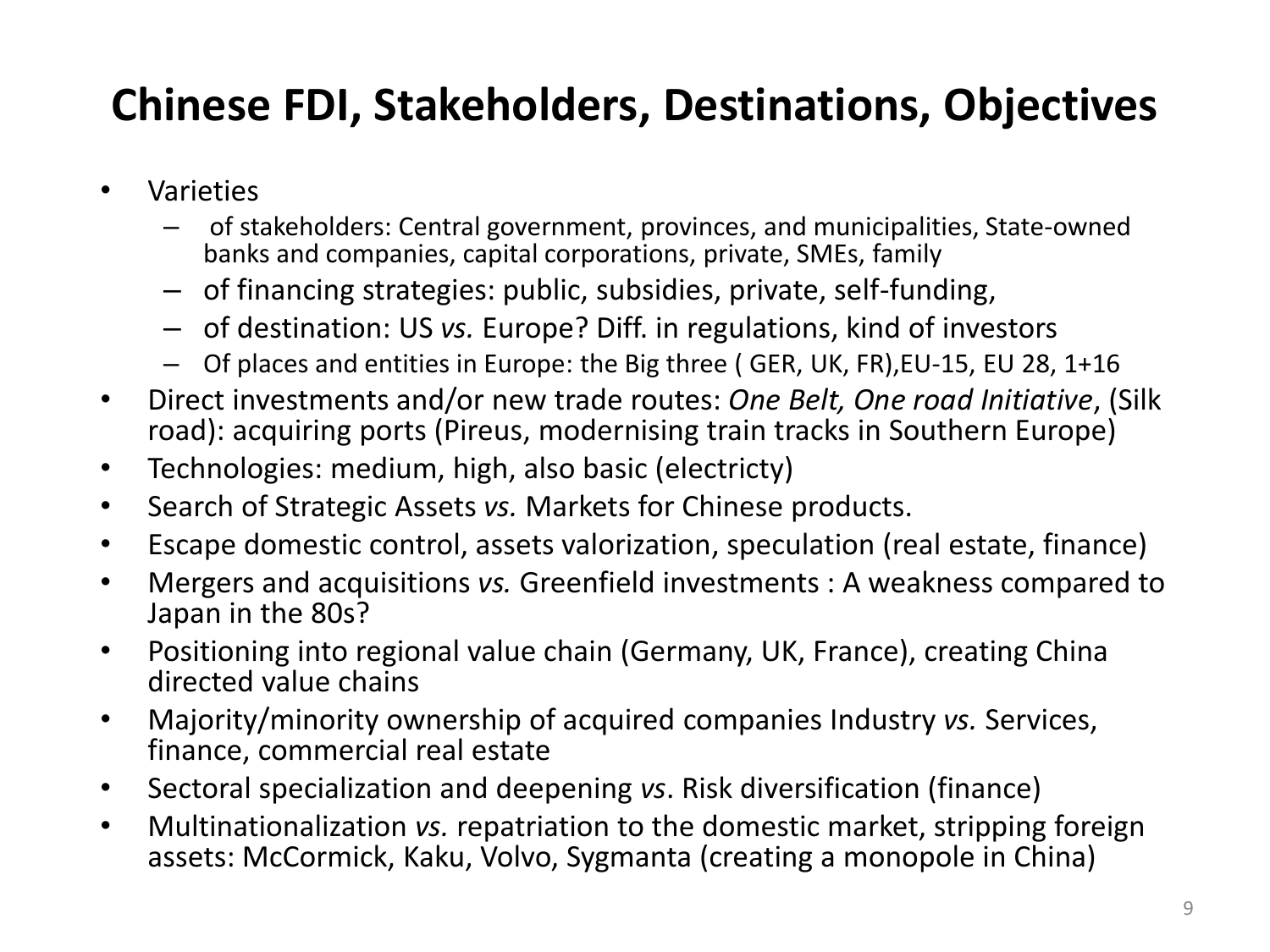# Limited internationalization?

• *Chinese FDI towards High Income Developed Economies:* 

- Search for strategic assets, brand purchases, market shares for medium- and high-technology products. Strong finance backing of SOE from chinese banks
- Construction of Chinese value chains still weak, even non-existent (Car plant in Bulgaria) . Investing closer from innovative center (Germany, UK, Italy)
- Integration into international/regional value chains
- Acquisition of bankrupt companies (IBM, Volvo, PSA, Club Med), participation in firms experiencing difficulties (EDF, AREVA) also "Hidden Champion" (German SME) international champion (Sygmenta, Swiss)

#### • *Multinationalization:*

- Chinese companies operate in traditional industries such as mining and metallurgy, protected domains such as banks and telecoms, and mostly state-owned firms
- Truly internationalized Chinese with global strategies continue to be limited
- Absorption technological and innovations capacities remain necessary to catch up on the domestic market + intercultural management.
- Insufficient financial resources or high risks: taking minority stakes (finance)
- A specific "chinese way" to internationalize: *LLL* (Linkage, Learning, Leverage Advantages) against the traditionnal *OLI* (Ownership, Localisation, Internatization Advantages)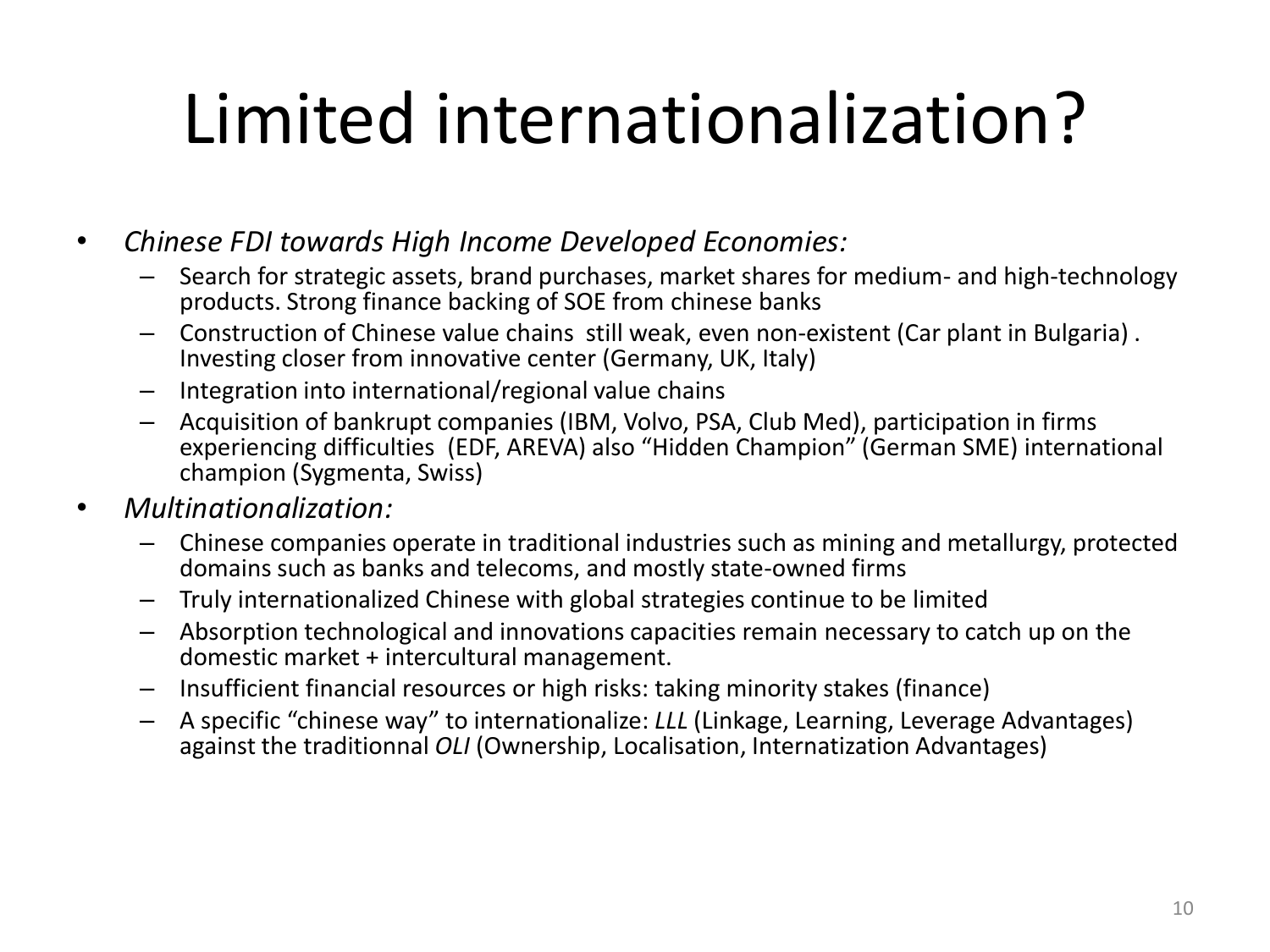### **Chinese FDI Stock in the EU by Sector**

#### $Imilliance of **f**$

| <b>UE-15</b>         |        | <b>EU-NMS</b>   |                | By sector (%)                           |                    |
|----------------------|--------|-----------------|----------------|-----------------------------------------|--------------------|
| <b>Great Britain</b> | 12,212 | Estonia         | 23             | Energy                                  | 28                 |
| Ireland              | 99     | Latvia          | $\overline{3}$ | Automobile                              | 13                 |
| Netherlands          | 2,997  | Lithuania       | 30             | Agriculture,<br>Agro-business           | 12                 |
| <b>Belgium</b>       | 928    | Czech Republic  | 138            | Real estate                             | 11                 |
| Luxemburg            | 432    | Poland          | 453            | Heavy<br>equipment                      | 9                  |
| France               | 5,907  | Hungary         | 1,891          | Information<br>technologies             | 6                  |
| Spain                | 1,096  | Romania         | 733            | Raw materials                           | 5                  |
| Portugal             | 5,138  | Slovenia        | 8              | Finance<br>and<br>financial<br>services | $\overline{4}$     |
|                      |        |                 |                | Transportation<br>and                   |                    |
| Italy                | 4,202  | Croatia         | $\overline{4}$ | construction                            | $\overline{4}$     |
| Greece               | 405    | <b>Bulgaria</b> | 207            | Health<br>and<br>biotechnology          | $\overline{2}$     |
|                      |        |                 |                | Consumer<br>goods<br>and                |                    |
| Germany              | 6,827  | Cyprus          | 31             | services                                | $\overline{2}$     |
| Denmark              | 134    | Malta           | 69             | Electronics                             | $\overline{2}$     |
| Sweden               | 1,522  | <b>Total</b>    | 3,590          | <b>Metals</b><br>and<br>minerals        | 11<br>$\mathbf{1}$ |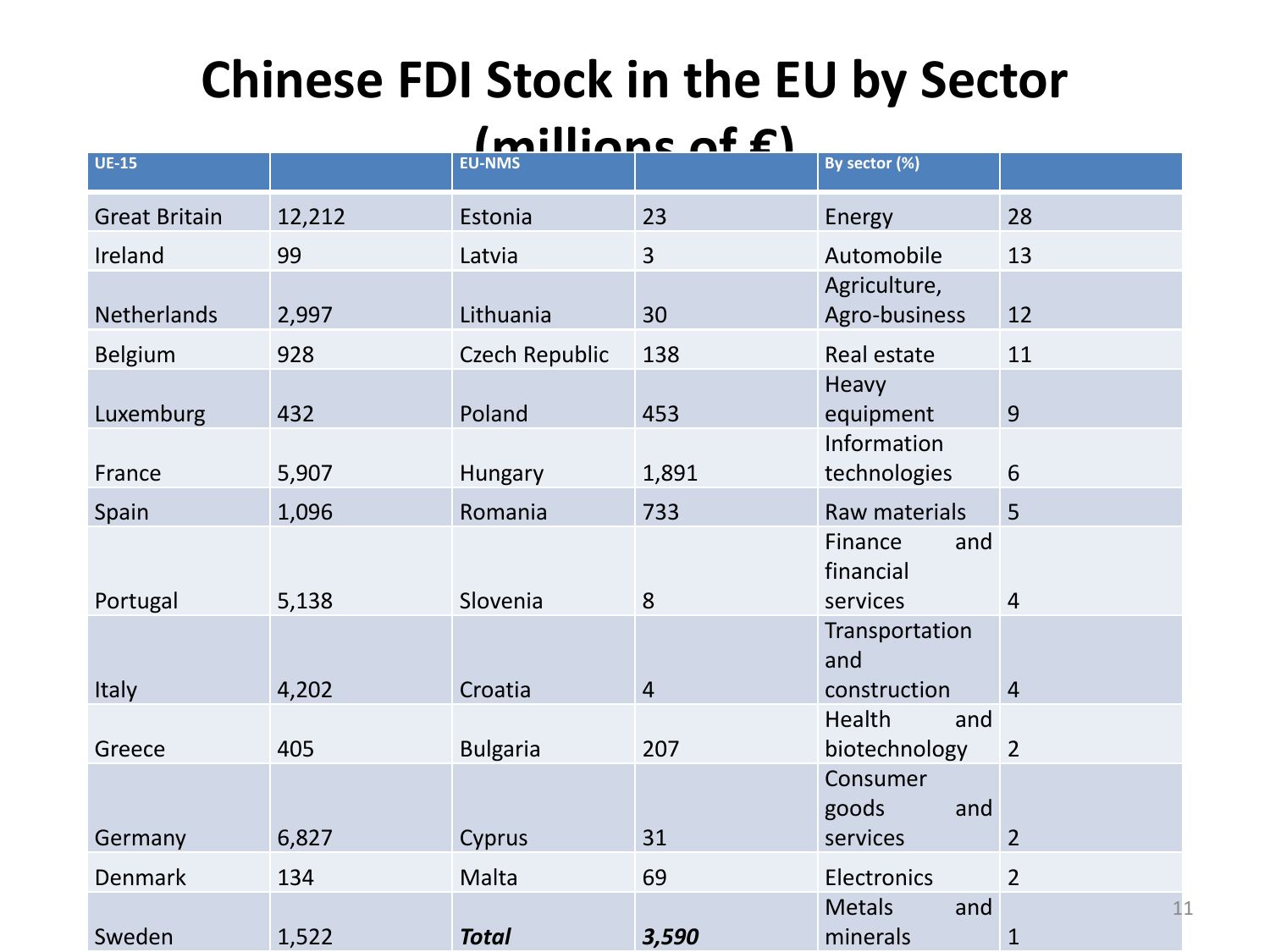### **Geographical Distribution of Invested Capital by Number of Facilities**

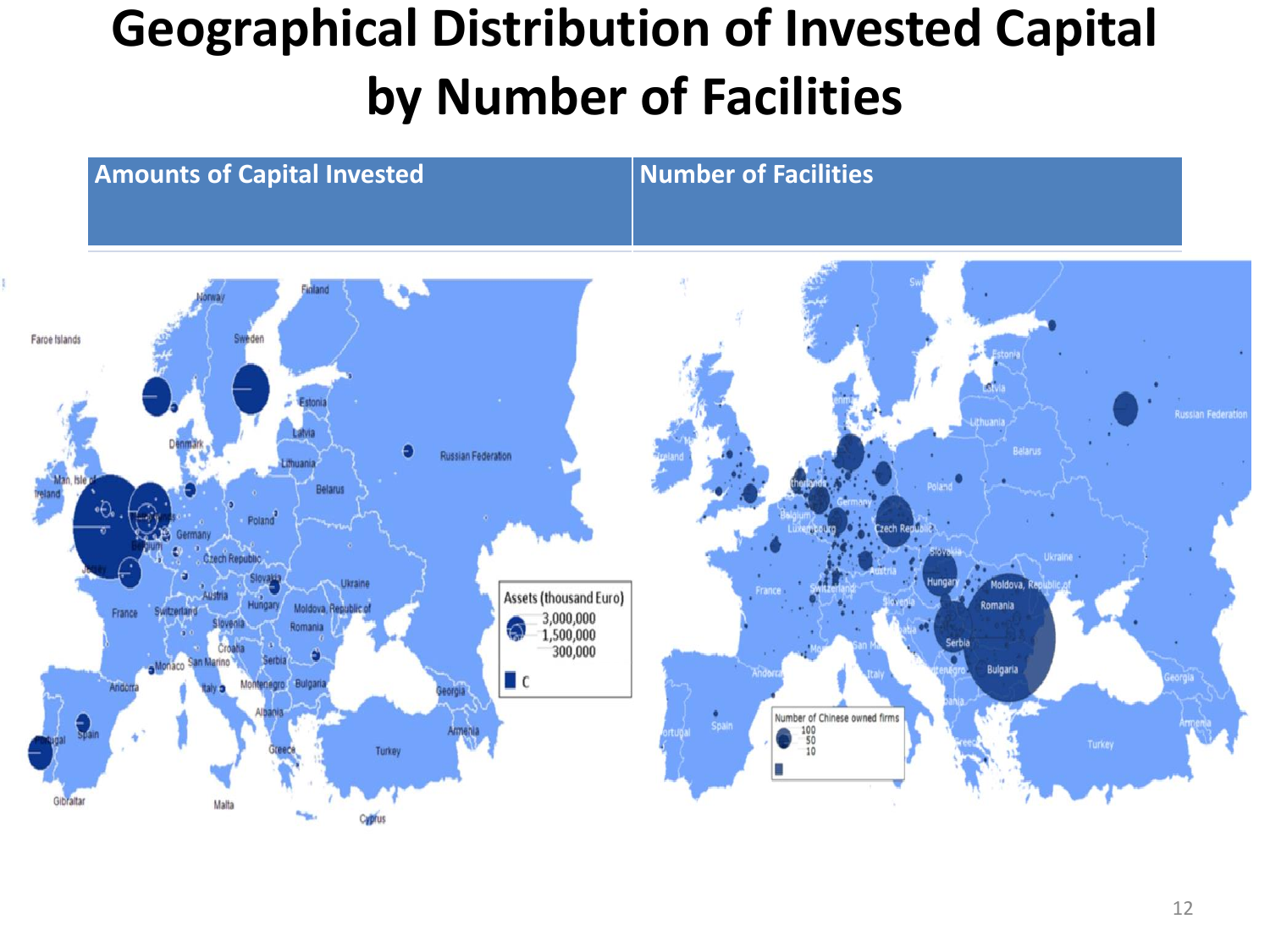### **Comparative Attractiveness of the EU-15, New Member States, and the Balkans**

| <b>Host Countries in Eastern Europe and the Balkans</b>                                                                                                                                                                              |                                                                                                                                                                                                                                                                                       |  |  |  |  |  |  |  |
|--------------------------------------------------------------------------------------------------------------------------------------------------------------------------------------------------------------------------------------|---------------------------------------------------------------------------------------------------------------------------------------------------------------------------------------------------------------------------------------------------------------------------------------|--|--|--|--|--|--|--|
| Advantages                                                                                                                                                                                                                           | <b>Disadvantages</b>                                                                                                                                                                                                                                                                  |  |  |  |  |  |  |  |
| Complement FDI from the EU-15<br><b>Diversification</b><br>In-flows of capital, markets, jobs<br>Renewal of industrial sector<br>Development of exports<br>Insertion into Chinese value chains<br><b>Chinese firms' Expectations</b> | (dependent<br>Increased<br>external<br>control<br>capitalism)<br>Intercultural and communications shock<br>Distance from EU standards and insertion into<br>regional value chain Defiance with regard to<br>the EU                                                                    |  |  |  |  |  |  |  |
| <b>EU-15</b>                                                                                                                                                                                                                         | NMSs + Balkans                                                                                                                                                                                                                                                                        |  |  |  |  |  |  |  |
| High-earning markets<br>Opportunities for technology access<br>Lower euro value, increased RMB value<br>Regulation of investments<br>Experience with Chinese-EU<br>(European FDI in China)                                           | Low labor costs<br>Greenfield investments encouraged: volume<br>Growth markets<br>Continuity between Northern and Southern<br>cooperation roadways (One belt, one road Initiative):<br>Greece to Hungary through Serbia.<br><b>EU</b><br>Geopolitical game:<br><b>Mixing</b><br>among |  |  |  |  |  |  |  |

businesses (1+16)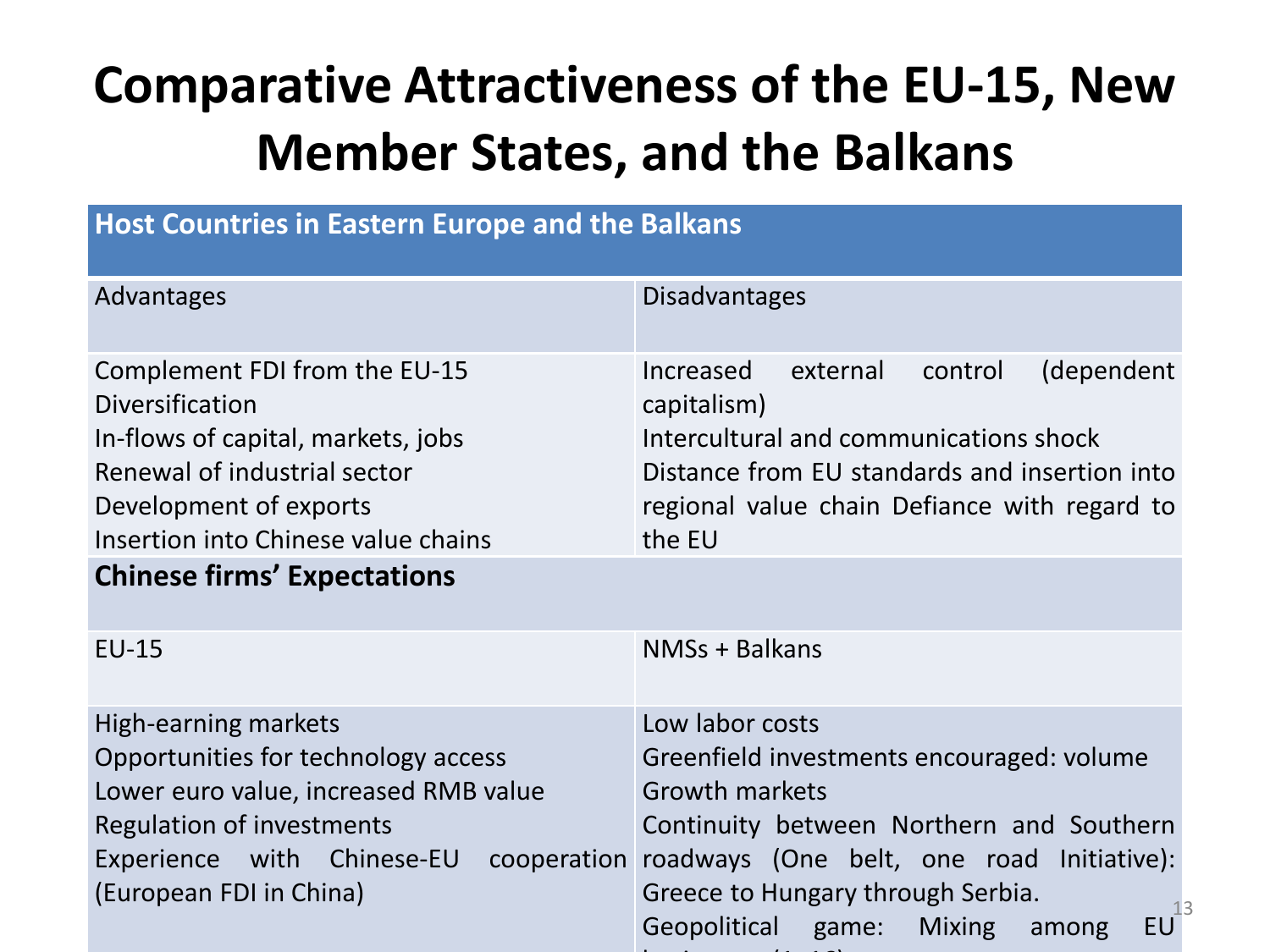# Localisation: West, East, South?

- The heart of Europe (UE-15)
	- remains the principal target: between 2000 and 2014, over 50% of cumulative FDI targeted the UK, Germany, and France.
- Chinese FDI has become more geographically diverse in recent years, particularly in the PIGS,
	- increasing from 10% before 2011 to over 30% from 2012 to 2014,
	- Chinese firms taking advantage of the local context by investing in previously state-controlled sectors: utilities and transportation.
	- The proportion of FDI in NMSs in manufacturing, agriculture, and infrastructure gradually expanded to 8% of investment in the region.
	- Diversification of Chinese FDI in this part of Europe is confirmed but highest volume of investments continues to be directed towards more developed and prominent economies.
- NMS and Southeastern Europe, including the Balkans
	- A powerful asymmetry
	- Risk levels very high, fragmented market. Trade off between FDI and commercial links, constrcution, etc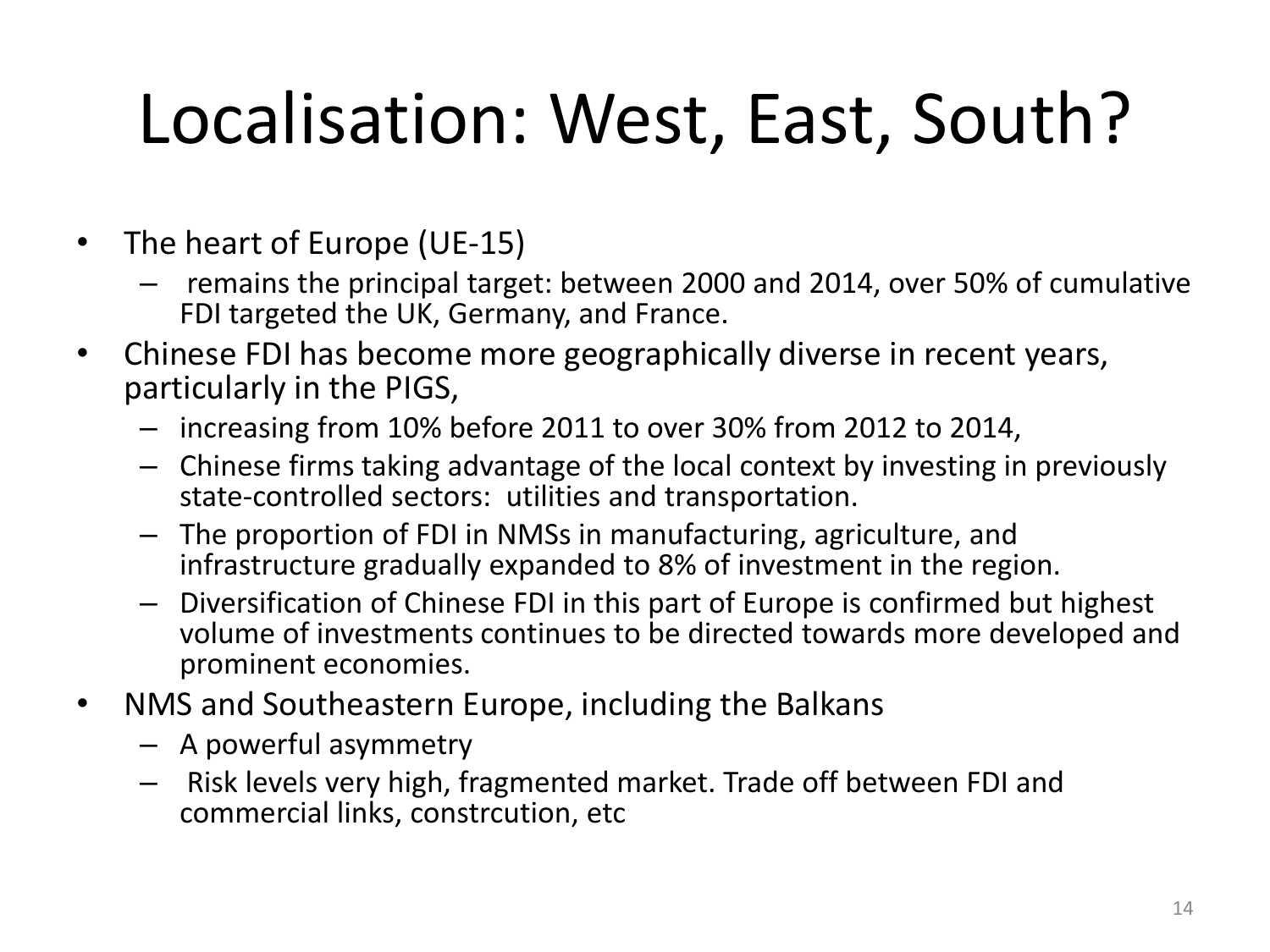# Sectors

- Chinese FDI prioritizes the energy and advanced manufacturing sectors. Over \$13 bn have been invested in public utilities, fossil fuels, and renewable energies, for example.
- The advanced manufacturing sector--the automotive industry (\$6 bn), heavy equipment (\$4 bn), and telecommunications (\$3 bn)--represent the second sector, followed by services, particularly transportation (\$2 bn), and high value-added sectors like biotechnology and finance (\$3 bn).
- Chinese investments have more recently encompassed agriculture and agri-business (\$5 bn) and commercial real estate (\$5 bn).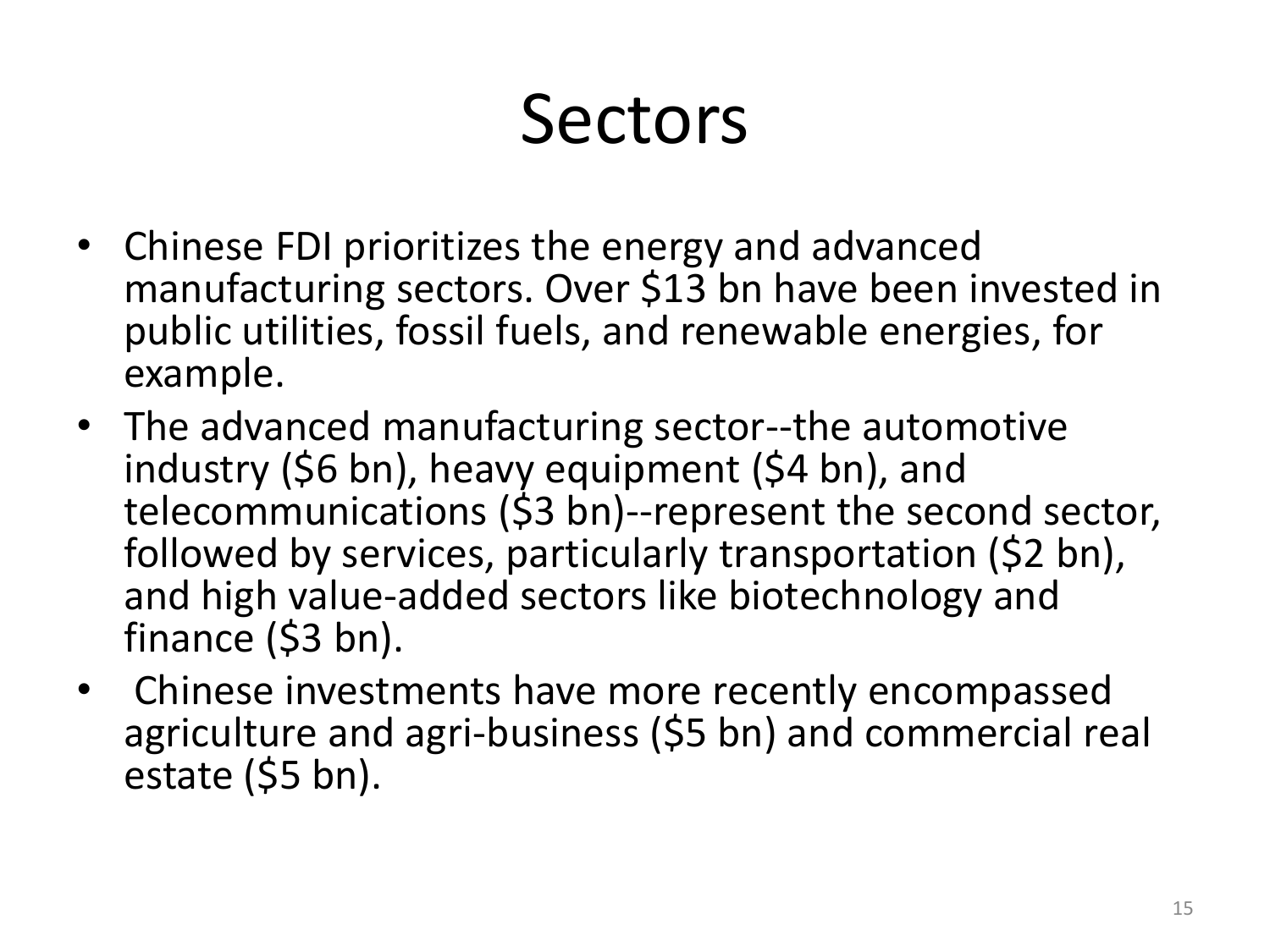# Motivation & Growth Compared

- Drivers:
	- The financial crisis reduced the value of numerous available shares, facilitating takeovers across a variety of sectors
	- Competition at home for corporate companies
	- Combining domestic and international growth: SOE in some industries (nuclear, electricity )
	- Attractivity and 'red carpet' policies of EU individual countries (see UK..)
- Strategy:
	- Take home the technology and up-grading in China: Geely/VolvoPursue higher-end markets by internationalizing and ascending (or descending) subsidiaries. case of basic and mid-market firms such as Haier, and mid- to upper-market ranges, including Huawei but Knowledge more difficult to acquire in more complex technologies requiring greater engineering skills such as computers.
	- Competing in some core European business (chemical) or controlling stakes in ailing enterprises (PSA, ClubMed)
	- SME, family business: new entrants looking for "hidden champions" (SME in Germany)
- Growth
	- Company strategies in terms of growth are not uniform because they need to be tailored to match the competition in specific markets according to levels of concentration, levels of technology, financial capacities, and credit access.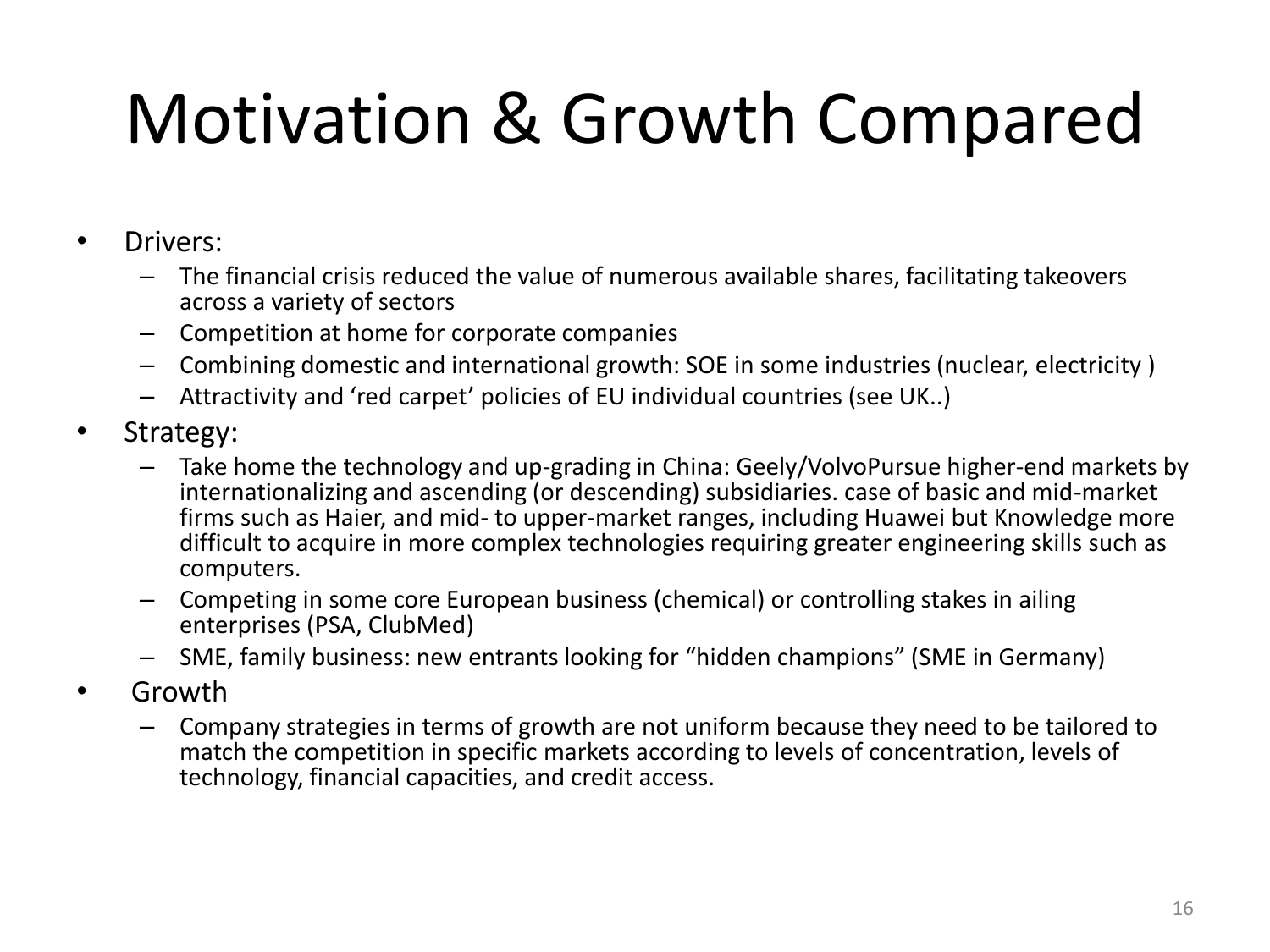## Sectorial & Country distribution

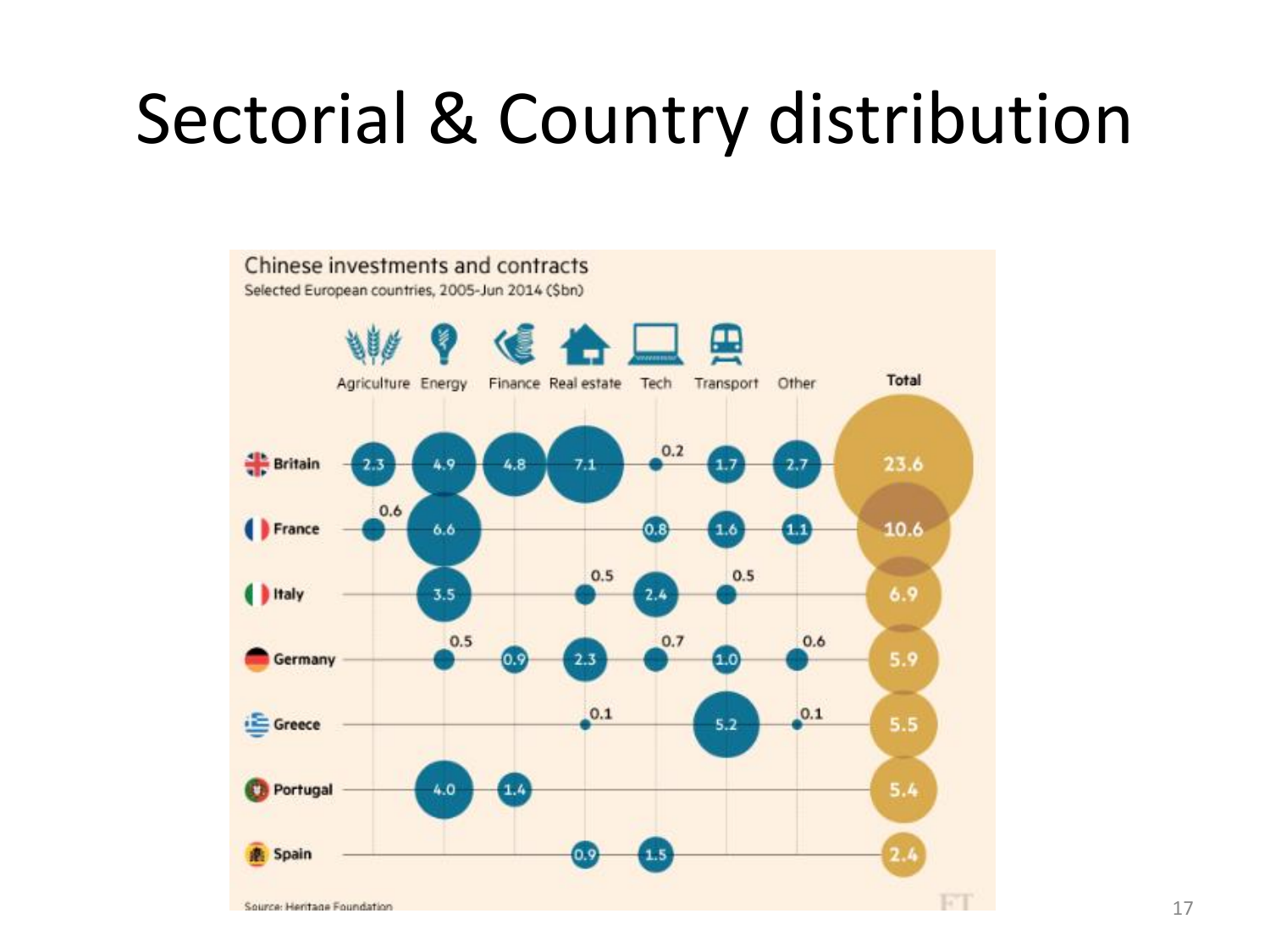### Stock of Chinese FDI in CEEE & WB (US\$ million)

|                         | 2007           | 2008           | 2009  | 2010   | 2011   | 2012   | 2013   | 2014   |
|-------------------------|----------------|----------------|-------|--------|--------|--------|--------|--------|
| Czech Republic          | 19,64          | 32,43          | 49,34 | 52,33  | 66,83  | 202,45 | 204,68 | 242,69 |
| Estonia                 | 1,26           | 1,26           | 7,5   | 7,5    | 7,5    | 3,5    | 3,5    | 3,5    |
| Hungary                 | 78,17          | 88,75          | 97,41 | 465,35 | 475,35 | 507,41 | 532,35 | 556,35 |
| Poland                  | 98,93          | 10,93          | 120,3 | 140,31 | 201,26 | 208,11 | 257,04 | 329,35 |
| Slovakia                | 5,1            | 5,1            | 9,36  | 9,82   | 25,78  | 86,01  | 82,77  | 127,79 |
| Slovenia                | 1,4            | 1,4            | 5     | 5      | 5      |        | 5      | 5      |
| Albania                 | 0,51           | 0,51           | 4,35  | 4,43   | 4,43   | 4,43   | 7,03   | 7,03   |
| Bosnia &<br>Herzegovina | 3,51           | 3,51           | 5,92  | 5,98   | 6,01   | 6,07   | 6,13   | 6,13   |
|                         |                |                |       |        |        |        |        |        |
| <b>Bulgaria</b>         | 4,74           | 4,74           | 2,31  | 18,6   | 72,56  | 126,74 | 149,85 | 170,27 |
| Croatia                 | 7,84           | 7,84           | 8,1   | 8,13   | 8,18   | 8,63   | 8,31   | 11,87  |
| Mecedonia               | 0,2            | 0,2            | 0,2   | 0,2    | 0,2    | 0,26   | 2,09   | 2,11   |
| Latvia                  | 0,57           | 0,57           | 0,54  | 0,54   | 0,54   | 0,54   | 0,54   | 0,54   |
| Montenegro              | 0,32           | 0,32           | 0,32  | 0,32   | 0,32   | 0,32   | 0,32   | 0,32   |
| Romania                 | 72,88          | 85,66          | 93,34 | 124,95 | 125,83 | 161,09 | 145,13 | 191,37 |
| Serbia                  | $\overline{2}$ | $\overline{2}$ | 2,68  | 4,84   | 5,05   | 6,47   | 18,54  | 29,71  |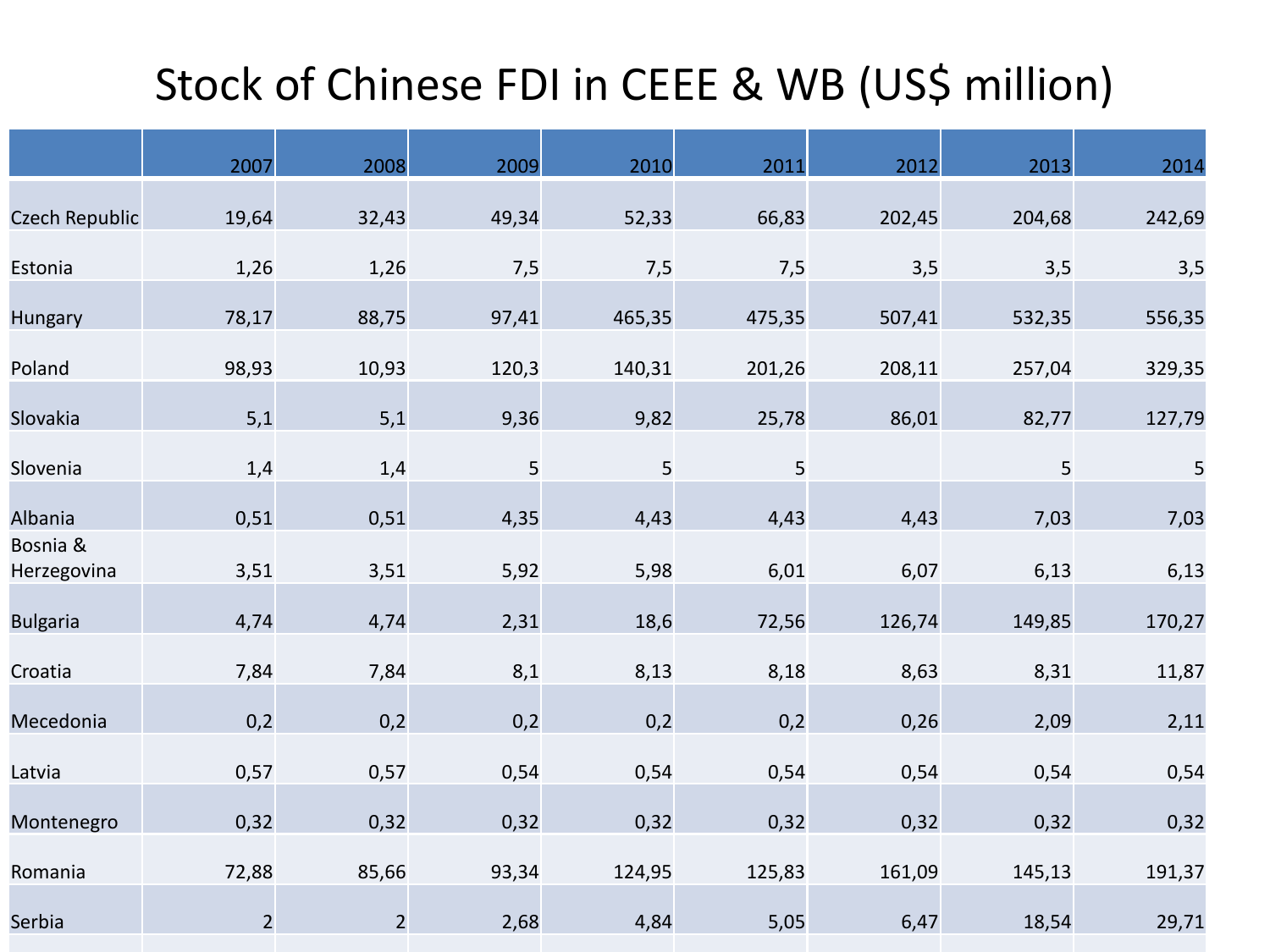## Brexit: Which Impact of Chinese OFDI?

- Difficult to assess
	- Wait & see strategies on both sides..
	- Difficult and long process to undo the treaties…
- Short term
	- £ (- 9%/US\$) and UK stock value (-20%) down
	- Increasing uncertainty for investors. Some investments funds closed
	- But good bargains in some sectors: real property…
- Medium and Long term
	- End of the city as a major hub for financial transactions. London still attractive for internationalization and swaps of RMB?
	- Investment in industry: lower costs (?), but difficult access to the EU single markets
	- Strategic threats: Postponning Hinkley Point C, a new nuclear plant supported by CGNPG & EDF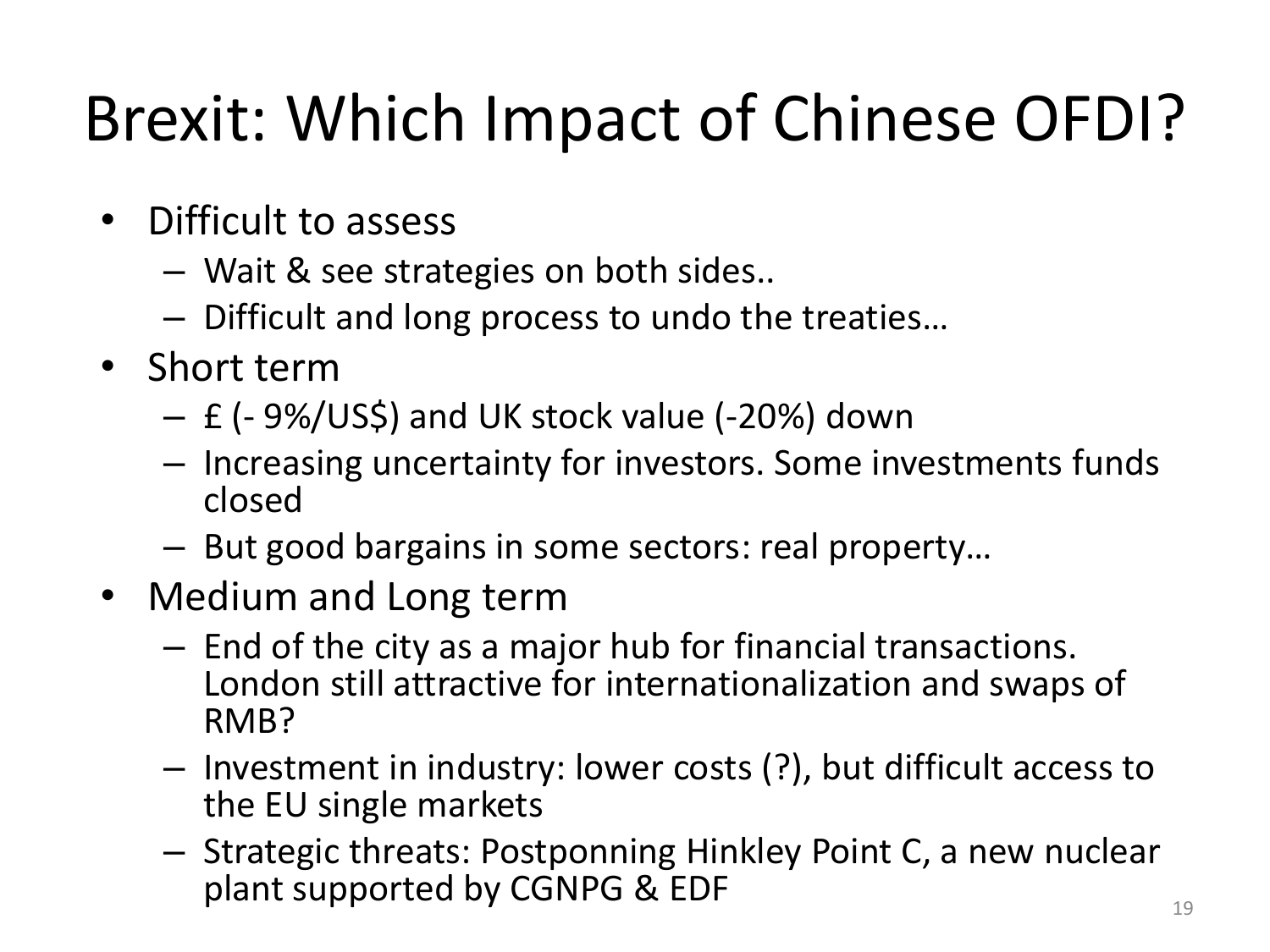# Conclusion (1)

- Global Chinese FDI has grown steadily particularly in Europe. Quest for strategic assets, as well as a search for markets by firms facing increasing domestic competition.
- Firms seeking to benefit from their competitive and organizational advantages in terms of catching up and learning new management techniques.
- Three categories of Chinese companies have driven this surge in overseas investments.
	- Some large Chinese state-owned firms benefiting from distinct advantages in terms of market access, R & D, and financing. They have been able to invest in core European industries in the EU-15, UK, Germany, France.
	- A second category of Chinese firms--private, non-state companies, from the industry, services, and finance sectors-. primarily in search of new opportunities: expanding their market shares or assets that are either not available in China or that exhibit higher-value in the EU. In terms of value chain integration, FDI by these firms tends to target Western chains rather than constructing chains based on Chinese firms. One new trend is growing diversification of investments towards other sectors (real estate, finances), both in terms of volume and individual placements.
	- A third category consists of growing investments made by entrepreneurial "ethno-Chinese" firms, although their total investment volumes remain proportionately low.